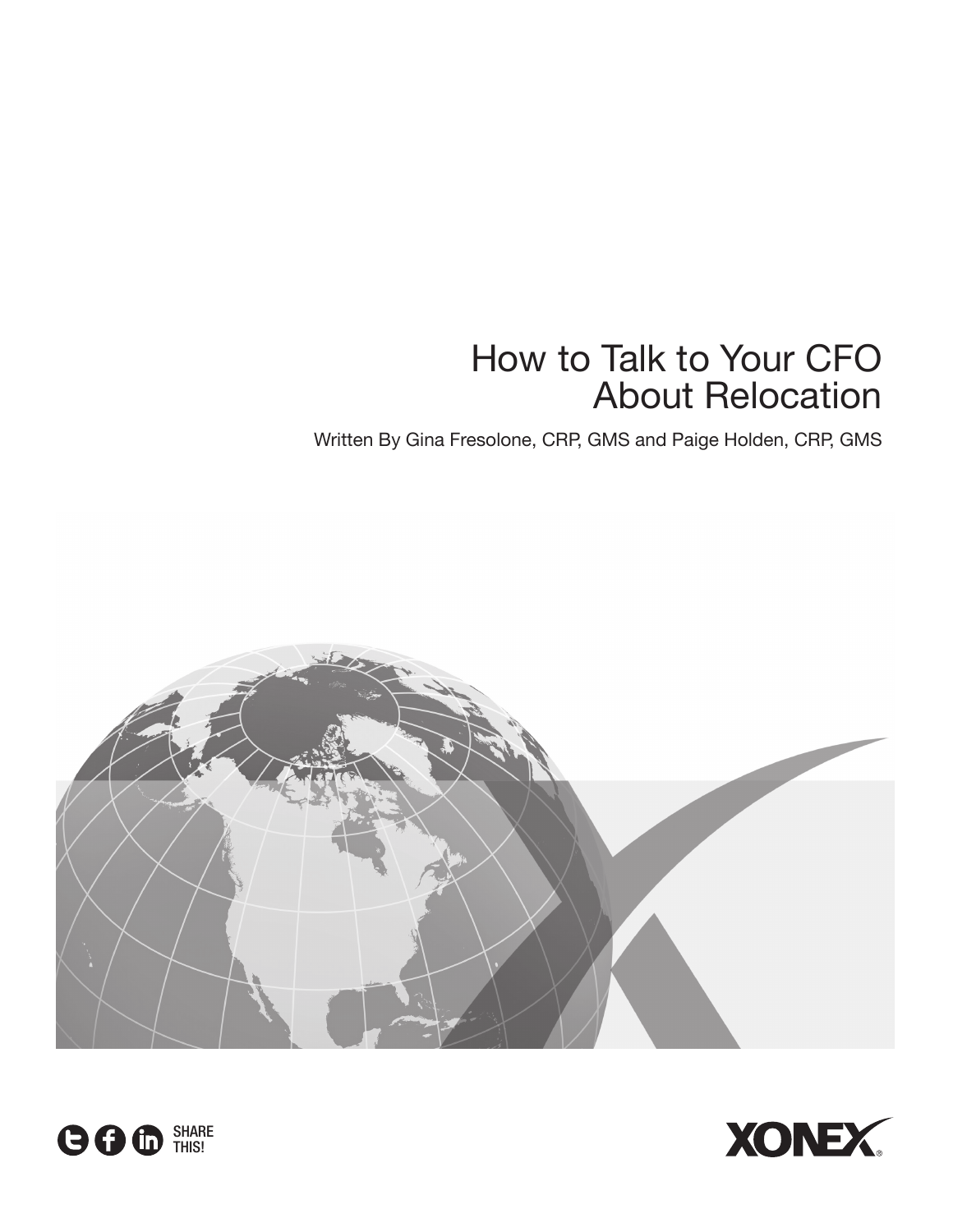# **Introduction**

Out of all the executives in the c-suite of an organization, the Chief Financial Officer (CFO) can be the most intimidating. We've all been there, right? You are running a program that goes over budget and, all of a sudden, the CFO has taken notice and is knocking on your office door. As your brain starts to work on calculations and an explanation all at once, you may find yourself a bit…panicked.

But, the truth is, you don't need to panic. You just need to know how to talk to your CFO – and find a way to keep him or her in the loop so that there is mutual understanding throughout the year, not just during a fire.

The first step towards knowing how to talk to your CFO effectively is to understand his or her responsibilities. This will help you hone in on what he or she cares about, so that you can focus on only the important points.

CFOs are responsible for all of the company's financial statements and compliance measures (in fact, they can be held liable in court for faulty statements), accounting and treasury activities. They also manage banking relationships, which requires a straightforward and honest rapport with banking officials. CFOs need to know what the company needs, as well as what the bank needs, in order to keep the relationship strong. CFOs also maintain shareholder relationships and board relationships as the finances of the firm are especially important to these groups. Finally, most CFOs manage entire departments, while also serving as a consigliere, friend, combatant and facilitator to the Chief Executive Officer. Needless to say, CFOs have a big role with a lot of moving parts. More important, they answer to a lot of different groups on any given day.

So, why is your CFO asking about relocation? There's usually three reasons your CFO is coming to you: they need your budgets, you are spending a lot of money and are over budget or they heard about a bad experience.

As you know, your CFO will need budgets from your department in order to adequately forecast their own budgets. You will need to use historical numbers to anticipate future numbers which, of course, can shift with volume and the housing market. The more reliable you are, however, the happier your CFO will be. If you are over budget, then you will need to provide an explanation. This may require you to provide some instruction to your CFO on how relocation works, especially home buyouts. If your CFO is coming to discuss a bad experience, especially as it pertains to taking a loss on a home, you will want to be prepared with the numbers and an explanation.

Your CFO will also want to know if your relocation program is as efficient as it can be and whether or not you are getting a good price on the benefits you are offering to your employees. It's up to you, however, to remember that efficiency is two-fold. There's financial efficiency and then recruitment/retention efficiency. Don't let yourself be pressured, either by procurement or your CFO, to forget the latter. It never hurts to remind the CFO that soft costs matter and that talent is one of the firm's most valuable assets.

Chances are, your CFO will not have intimate knowledge about relocation programs, or the costs relating to the benefits of your policy, unless he or she has been working with the relocation team for a while. Thus, when you are talking to your CFO, mutual understanding of how relocation works is key. It may behoove you to check in with your CFO before there is a problem to see what he or she knows about relocation, or if there are any questions about why you offer the benefits you do. From there, you will want to focus on the numbers and be upfront about the risks. Finally, you will want to keep your CFO in the loop as things progress. Communication is essential – CFOs don't like surprises.

In the following pages, we have laid out some steps that may improve your relationship with your CFO and even generate mutual understanding and program buy-in. Without further ado:

*Chances are, your CFO will not have intimate knowledge about relocation programs, or the costs relating to the benefits of your policy, unless he or she has been working with the relocation team for a while.*

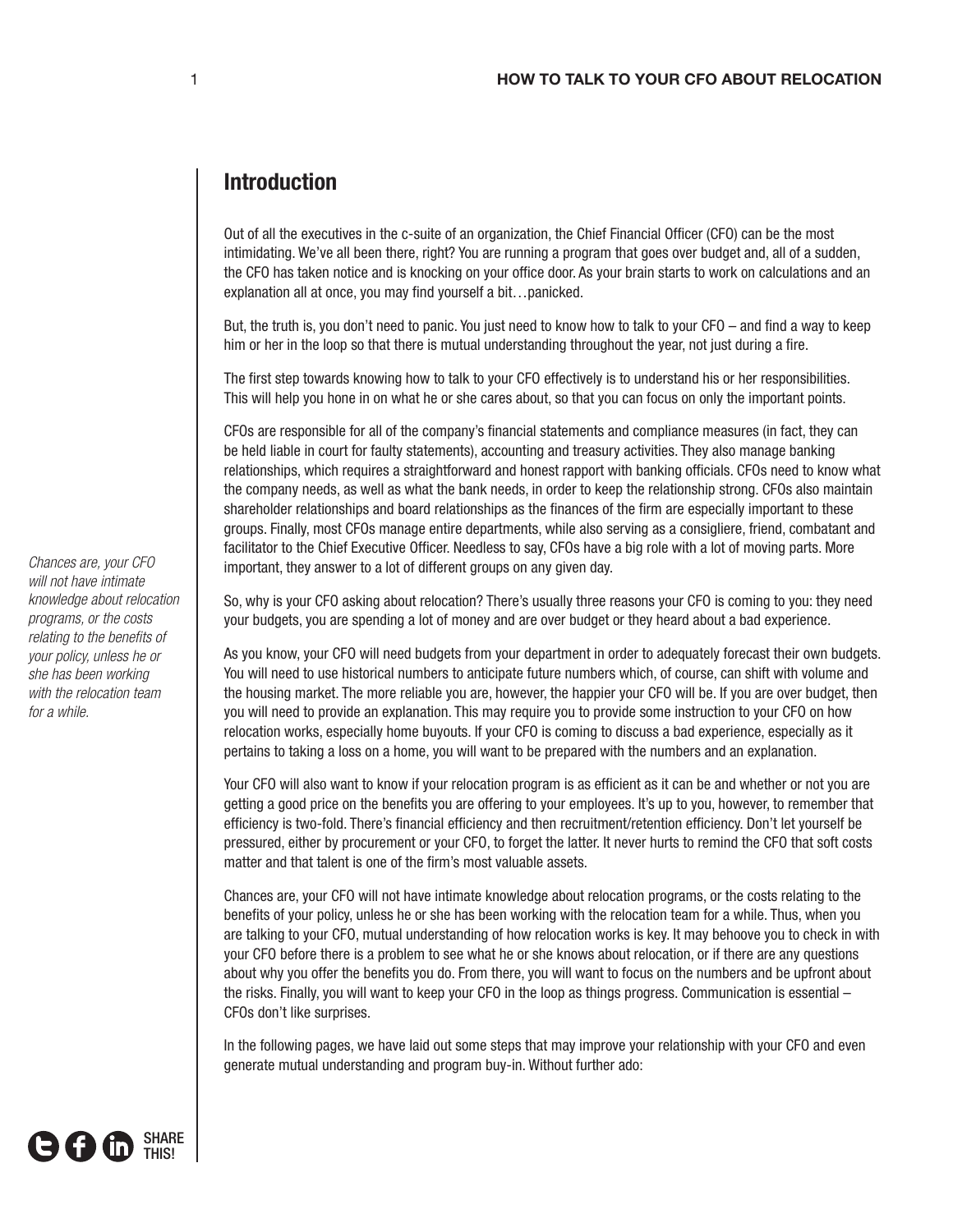## **1. Teach the basics, but less is more.**

Any CFO clearly has a lot to manage. For this reason, it's important to remember that they may not know too much about relocation programs, policies and benefits. Relocation has a lot of moving parts. We also use a lot of acronyms (GBO, BVO, AVO, BMA, HHG, etc.). If your CFO is not familiar with relocation, you should share information about the standard components of relocation policies, with a special focus on the high cost items. It's especially important to be clear on the following benefits:

#### **Home Selling and Buyouts**

Home disposal is among the most expensive line items in any relocation policy and it's sure to stand out to your CFO. Make sure you are on the same page about the basics, before even getting into the reasoning behind the home buyout programs. Since home programs require additional consideration, we will take a more in-depth look at the reasoning behind home programs later in this whitepaper.

- **Guaranteed Buyout Option (GBO) –** In a GBO program, the employee's home is appraised by two or more independent appraisers. The employee then sells the home to the employer or relocation management company hired by the employer at the average of the appraised values (or at some variation of this method to determine a fair market value). The employer then owns the home until it is sold to an outside buyer.
- **Buyer Value Option (BVO) –** In a BVO, the transferee will market the home on their own (or with assistance from a third-party relocation company) to find a buyer. Once a buyer is found, the company purchases the home for the offer price, and then sells it through an intermediary to the original buyer.
- **Amended Value Option (AVO) –** In an AVO, the transferee lists the home with an "exclusion clause" in the listing agreement with the real estate broker. The broker does not earn a commission until a sale is closed, and earns no commission if the home is sold to the employer.

When an outside offer is received, the transferee turns it over to the employer for approval. If the employer approves the offer, the employer amends its earlier offer to the employee to reflect the higher outside contract price, buys the home from the employee, signs its own listing agreement with a broker, and then attempts to enter into its own contract of sale with the outside buyer.

• **Direct Reimbursement –** In a direct reimbursement program, the employer reimburses the transferee for all, or a portion of home sale expenses they incur following the sale. This can include listing costs, marketing costs, real estate commissions, closing costs and any tax liability they incur on the reimbursement.

*Home disposal is among the most expensive line items in any relocation policy and it's sure to stand out to your CFO.*

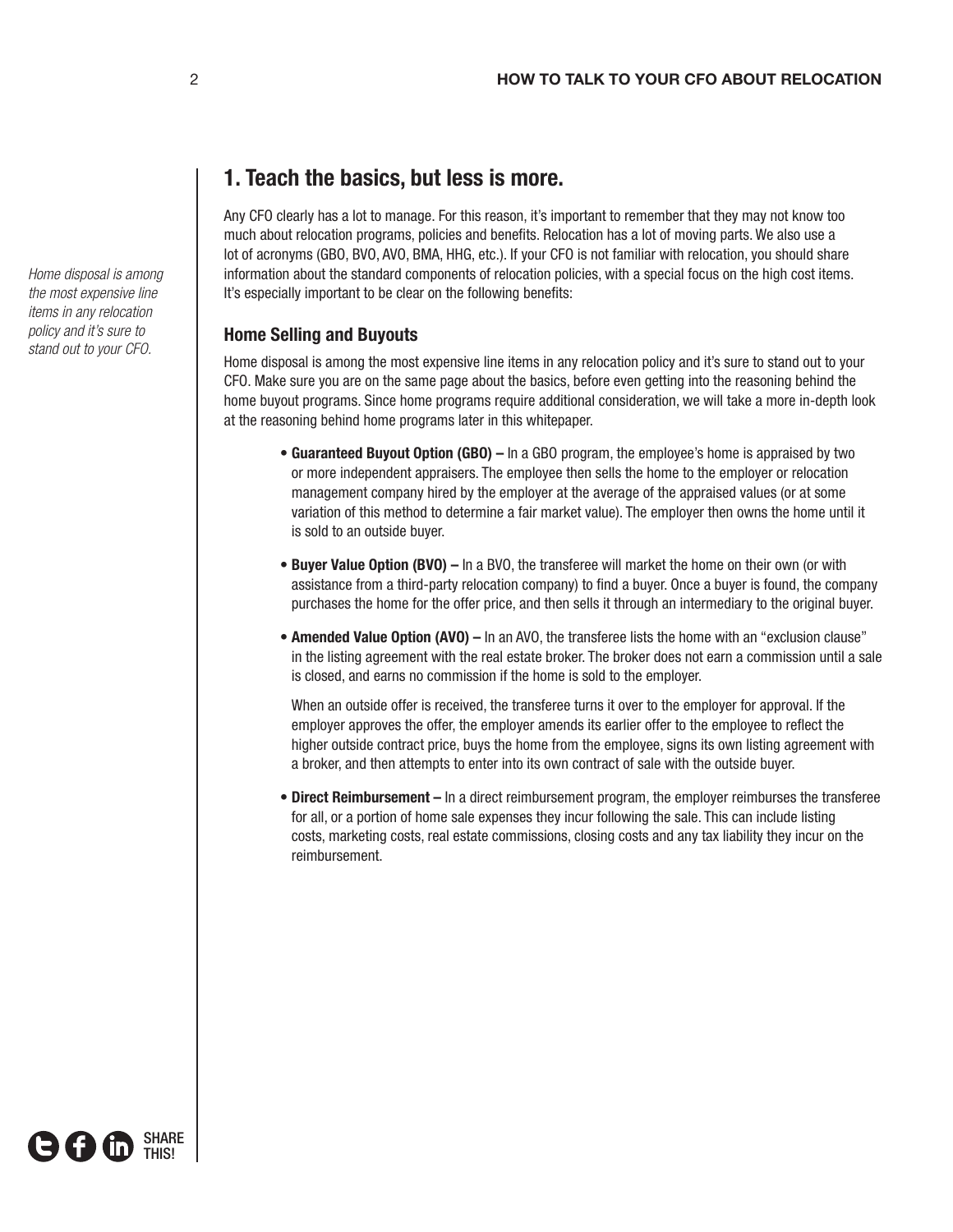## **Gross Up**

With the exception of the shipment of household goods and travel to the new location, any relocation expenses that an employer reimburses or pays on behalf of an employee must be included in the employee's gross income. That payment or reimbursement subject to withholding and employment taxes. In some cases, the taxes the employee would have to pay as a result of the move will make the relocation financially inconvenient or, worse, unfeasible. For this reason, most companies provide some tax assistance, referred to as gross-up.

Gross up does not always mean making the employee whole. If you have a rich gross up policy, such as one that also grosses up for the tax penalty on the original gross up, you will need to explain why the benefit is so rich. Is it aligned with the culture that HR has cultivated? Will a more moderate gross up policy be sufficient? Whatever policy you use, you can expect your CFO to look closely at this line item and the reasoning behind your decisions.

## **Household Goods Transportation (HHG)**

Household goods moving is a staple of any relocation and it won't require a lot of explanation. If you offer household goods moving benefits and you pay the moving company directly or through your third party relocation company, you may need to explain why you don't just give the transferee a lump sum of money to manage his or her own move. Remind your CFO that by paying the moving company direct, the benefit is not considered taxable income. Consequently, your employee will avoid a tax penalty and your organization will avoid a possible gross-up situation.

## **Temporary Living and Per Diem**

Temporary living and per diem expenses are another policy staple because the transferee will have some lag time between selling their house and moving into a new house. This shouldn't require too much explanation, but you should remind your CFO that temporary living can be less expensive than a long-term hotel stay because of the taxes on hotel rates. Also, temporary living can help you avoid per diem charges because the employee can cook at home. Temporary living and per diem charges are taxable events, so your CFO may want to know about per diem caps and the average cost of temporary living per month in a specific area.

*Household goods moving is a staple of any relocation and it won't require a lot of explanation.*

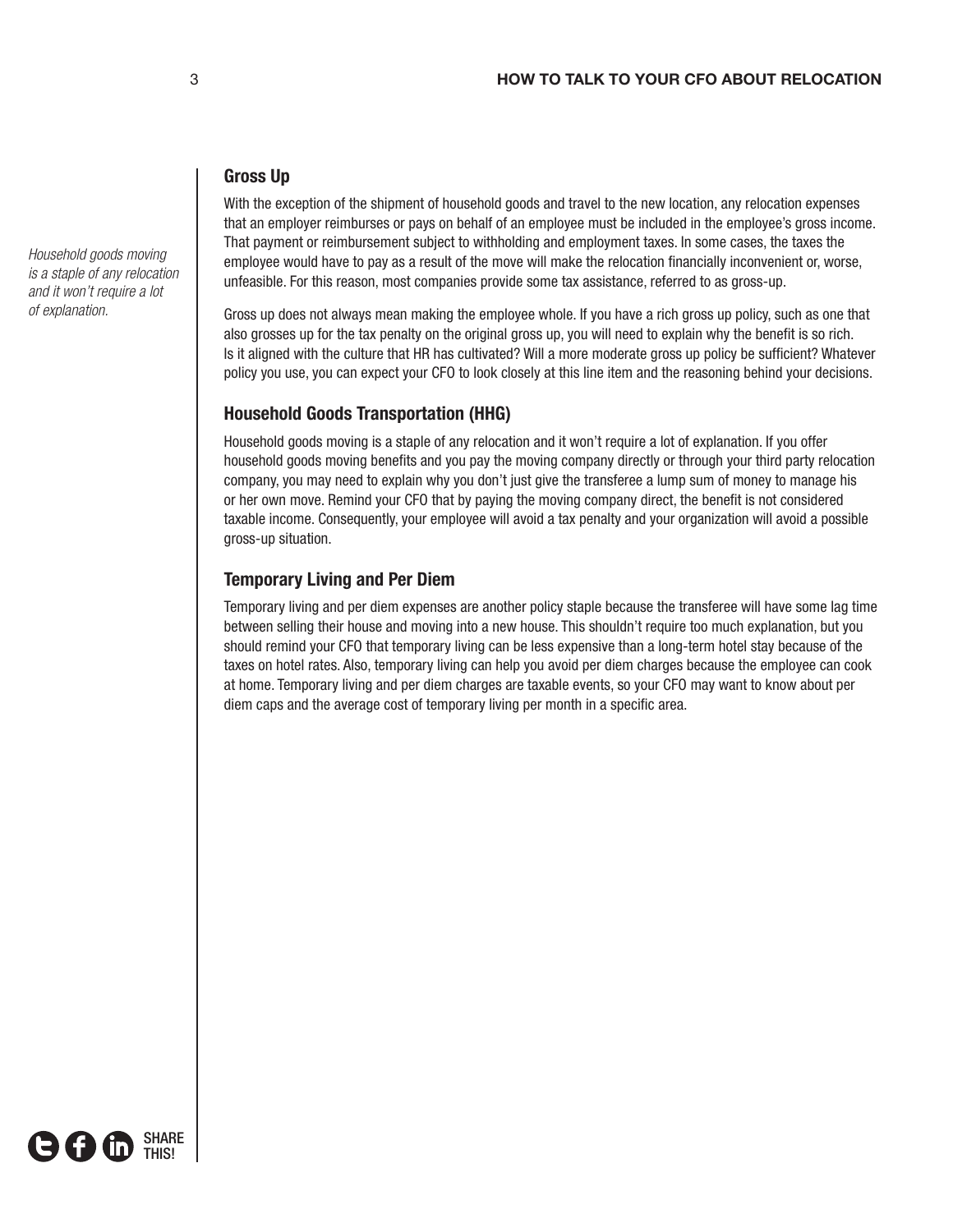## **2. Address the why behind your home buyout program.**

*Why are we buying homes when we are not in the real estate business?*  Why are we buying homes when we are not in the real estate business?

At one point or another, any relocation manager with an AVO, BVO or GBO home sale program has been asked this question. Not only are home sale programs among the largest cost drivers in a relocation policy, but they also carry financial risk and sticker shock tendencies.

Before you discuss which home program you use in your policies, you should explain why companies have home buyout benefits (AVO, GBO, BVO) at all. As you know, buyout programs protect employers and employees from incurring tax liability in the case of a two separate sale home disposal program. In a typical one sale disposal process, such as direct reimbursement, the relocating employee will sell their home normally, incurring closing costs and broker's commission. The employer then reimburses the employee for these costs but, since the IRS considers this reimbursement to be income, employers have to gross-up the payment to cover both the original costs and the tax penalty. This is expensive.

A two-sale home disposal program has bona fide two separate sale processes. The employee sells the home to the employer or the third party relocation company. Then, the employer or your relocation provider will sell the home to an outside buyer. The employer then pays closing costs and broker's commissions in the second sale, relieving the employer of having to pay compensation income to the employee.

Of course, the idea of buying homes may not sit well with every CFO. There are inherent risks in owning real estate, especially in down markets. While you should always be upfront with your CFO about these risks, you should also be prepared to talk about ways to mitigate risk.

The risks your CFO will be most concerned about include taking a loss on the final sale of the home and carrying costs if the home sits in inventory. These risks can be managed. Guaranteed buyouts, for example, are risky because there is no outside offer at the time of purchase. A buyer value option, however, reduces this risk because there is already a buyer lined up. You can further manage risk by pre-qualifying buyers, ordering thorough home inspections, prohibiting contingency offers and ensuring that a great home marketing team is at your disposal. Further, settling inspection issues prior to the company buying the home and then handling the two separate transactions closely will reduce risk for the deal to fall through.

Finally, while it's important to stress risk management, it's also important to remind your CFO of the softer reasoning behind buyout programs. Buyout programs can help ease minds and reduce transferee downtime during the relocation. What you pay in home sale costs, you can reap back in time on the job.

*Before you discuss which home program you use in your policies, you should explain why companies have home buyout benefits (AVO, GBO, BVO) at all.*

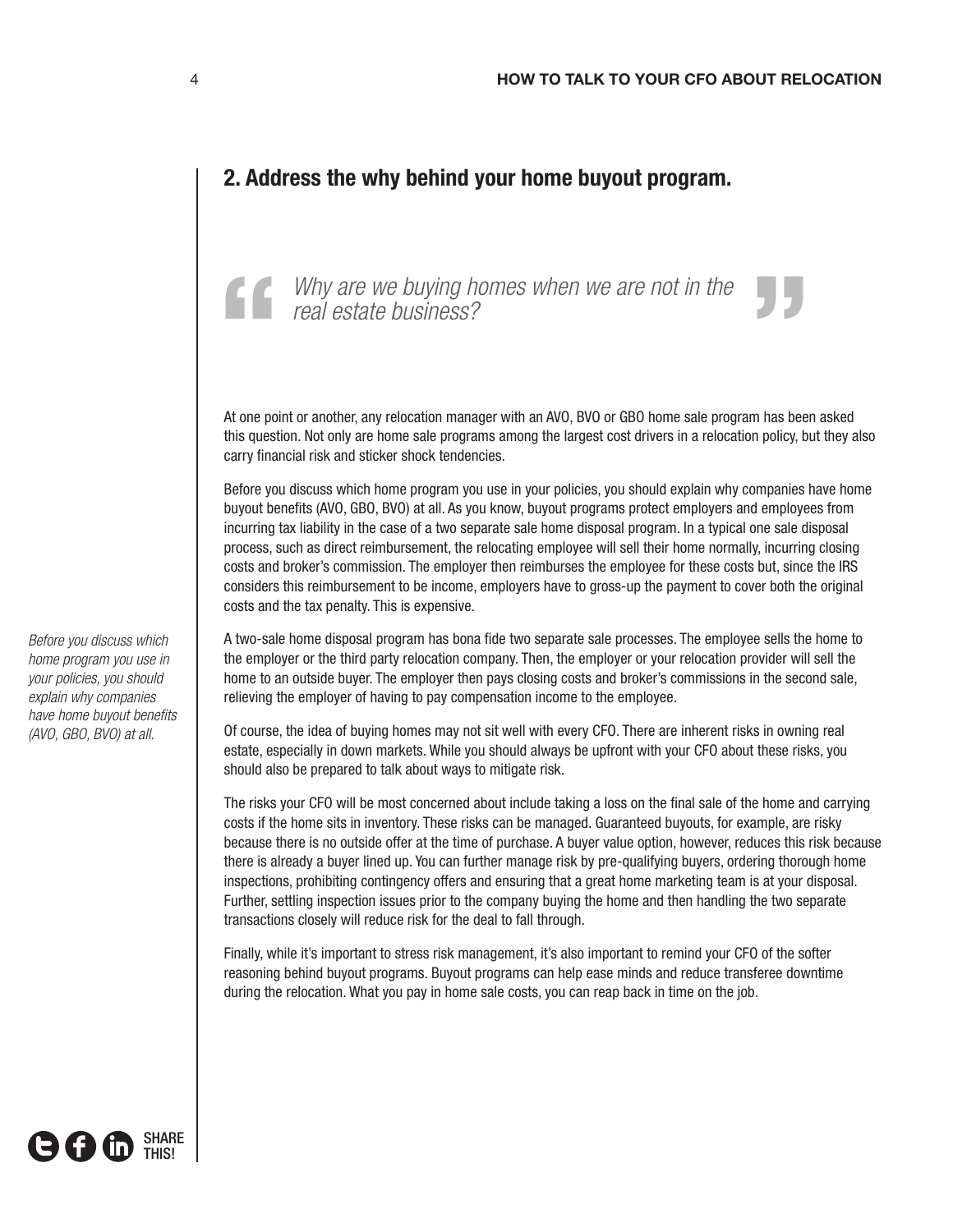# **3. Bring on the numbers.**

Don't be afraid to talk numbers. It's easy to shy away from providing cost estimates to your CFO because you either don't have them or you don't want to dissuade buy-in due the expense. This tactic, however, is a sure fire way to breed mistrust. Most CFOs do not want surprises.

Setting up a good policy or program is a critical step towards delivering accurate numbers to your CFO. A market competitive policy that clearly outlines which benefits are offered and to whom will help you organize your budget. First, you will need to identify how you are budgeting for your relocation expenses. Some companies will establish budgets by policy, where others will run a budget for the entire relocation program.

We believe that the detail required to budget by policy paints a clearer picture for the relocation team, as well as the CFO, so, if possible, set your budgets by policy. You can build individual policy budgets based on the very specific benefits offered, which will give a more accurate view of what those transferees are costing the firm. Further, if you are halfway through the year and your relocation expenses are over budget, you will be able to identify which components are driving cost more easily.

To illustrate these nuances, you may want to provide your CFO with line by line cost estimates for each relocation policy, as well as information about who is eligible for which policies. It will help your CFO understand who gets what benefits and why the company is making the investment. To further illustrate which elements of a relocation policy or program are driving costs, you should work with your CFO to develop a set of key performance indicators (KPIs) that are meaningful to him or her so that you have a group of benchmark measurements to work against.

Below are some of the KPIs that you may find useful, as well as the stories they tell your CFO:

**Average home cost –** If home costs are higher than the average set in your budget, initial home buyout investments will jump, as well as carrying costs. This number can be swayed by a housing market shift, or one very expensive home taken into inventory. Budgeting by policy will help identify the root cause more easily.

**Average days on market –** If homes are sitting on the market longer than expected, carrying costs will increase.

**Variance of distance –** If you are relocating people further than expected, either to a different location than initially planned or because transferees live, on average, a greater distance away, household goods transportation costs will increase.

**Average move and storage cost –** If moving costs jump, it can be a sign that you are moving bigger homes with more items. If storage costs jump, it can be a sign that homes are not selling fast enough and transferees are staying longer in temporary living.

**Average spent on exceptions –** If money spent on exceptions is higher than the average in the budget, this may be a sign of a shift in the market place. For example, if transferees are requesting more time in temporary living, then it's likely that homes are not selling. On the other hand, exceptions may be up because business line managers are being too lenient. This is an area that should be looked at closely and actively managed by you and your CFO.

These are just a few KPIs that you might find helpful. Your CFO will have additional ideas based on your industry and location. This is an area where you can shine by collaborating with your CFO to find the best measurement strategy.

SHARE (3 F (in) THIS!

Ultimately, if you are over budget, you should tell your CFO right away. For this reason, it's especially helpful to have technology that runs actual relocation expenses against the budgets you have built.

*Setting up a good policy or program is a critical step towards delivering accurate numbers to your CFO.*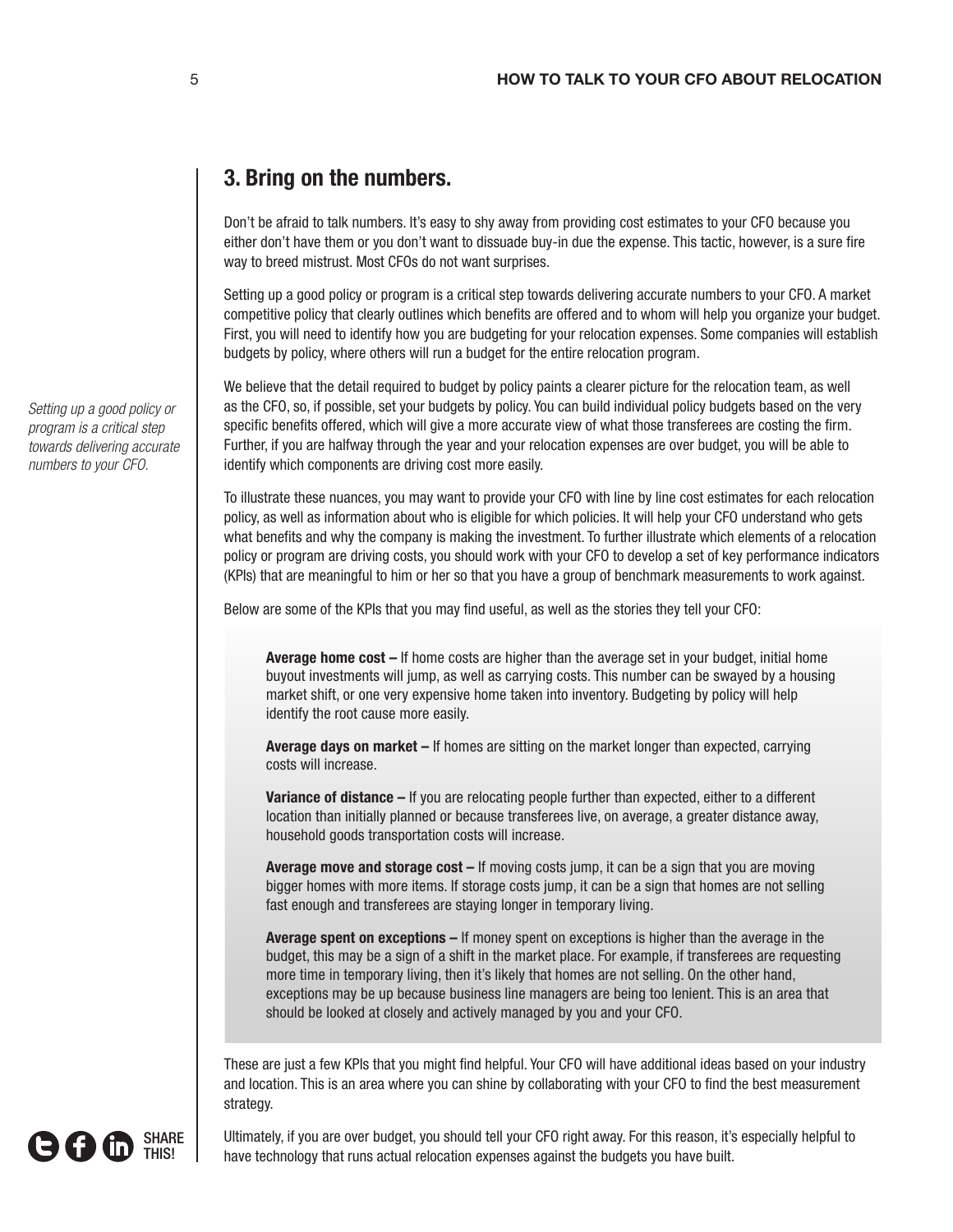## **4. Be sure to include accruals in your budgets and analysis.**

It's important for your finance department to be prepared for relocation costs in the year in which they occurred. That's why developing a thorough budget each year is a critical step towards helping your CFO and his or her team. But, what if you set a budget based on projected moves for the year, but those moves don't complete until the next year?

This happens all the time, especially when it comes to homes in inventory. If you pick up a home in October, and it isn't sold by January, some of the expenses for that home will not come in until the following year.

CFOs don't like surprises, so you need to start measuring for accruals. This way, you can determine how much money should be set aside for expenses that happened in the current year, but don't actually hit until the new year. A robust and up-to-date tracking system is critical here – you will want to work closely with your relocation provider to ensure that you are up to speed on the actual accruals to date. For example, if it's December and the home has been on the market since October, you will know how much was accrued to run the home in those past months. From there, you will need to gather information on how long the home might remain on the market in the following year so that you can budget for the upcoming expenses.

Since there's no way of knowing the actual costs that will be incurred in one year and paid out in the next, accruals are best forecasted on a move by move basis.

## **5. Be honest about potential downsides.**

## **Relocation Appraisals are Subjective**

As you know, to establish a buyout, you need a relocation appraisal. But, while your CFO may understand mortgage appraisals, he or she may not know much about relocation appraisals, which are different. Since the appraisal determines the price of the home during a set time period, it can change. As such, you should explain the difference between the two appraisals. For the most part, this is the forecasting tool.

Purchase and refinance loan appraisals are not forecasted. On a purchase or refinance appraisal, the closing date is relatively close to the closing, usually within a month. So, the value at the time of the appraisal is unlikely to change dramatically between appraised date and the closing.

A relocation appraisal, however, does not know when an actual outside buyer will come along and purchase the home. The only date that the appraiser has to go by is the date the employer will aim to purchase the home from the transferee. Thus, the appraiser must use a forecasting tool.

The forecasting adjustment tool is a factor which predicts the price the home will sell for if the transferee is able to sell it within 120 days. In a balanced housing market, with low inventory, this adjustment would be zero. In today's housing climate, however, there is an oversupply of homes and a lack of ready, willing and able buyers. For a transferee's home to sell first, it has to have the best perceived value for the price. As sellers jockey for best value, prices slide. And so the cycle continues.

The 120 projection is used because it is a reasonable amount of time to complete the various aspects of a relocation program, such as home finding trip(S), preparing the home for sale, applying for a mortgage at the destination, arranging for belonging s shipment and, finally close, on the property.

*The forecasting adjustment tool is a factor which predicts the price the home will sell for if the transferee is able to sell it within 120 days.*

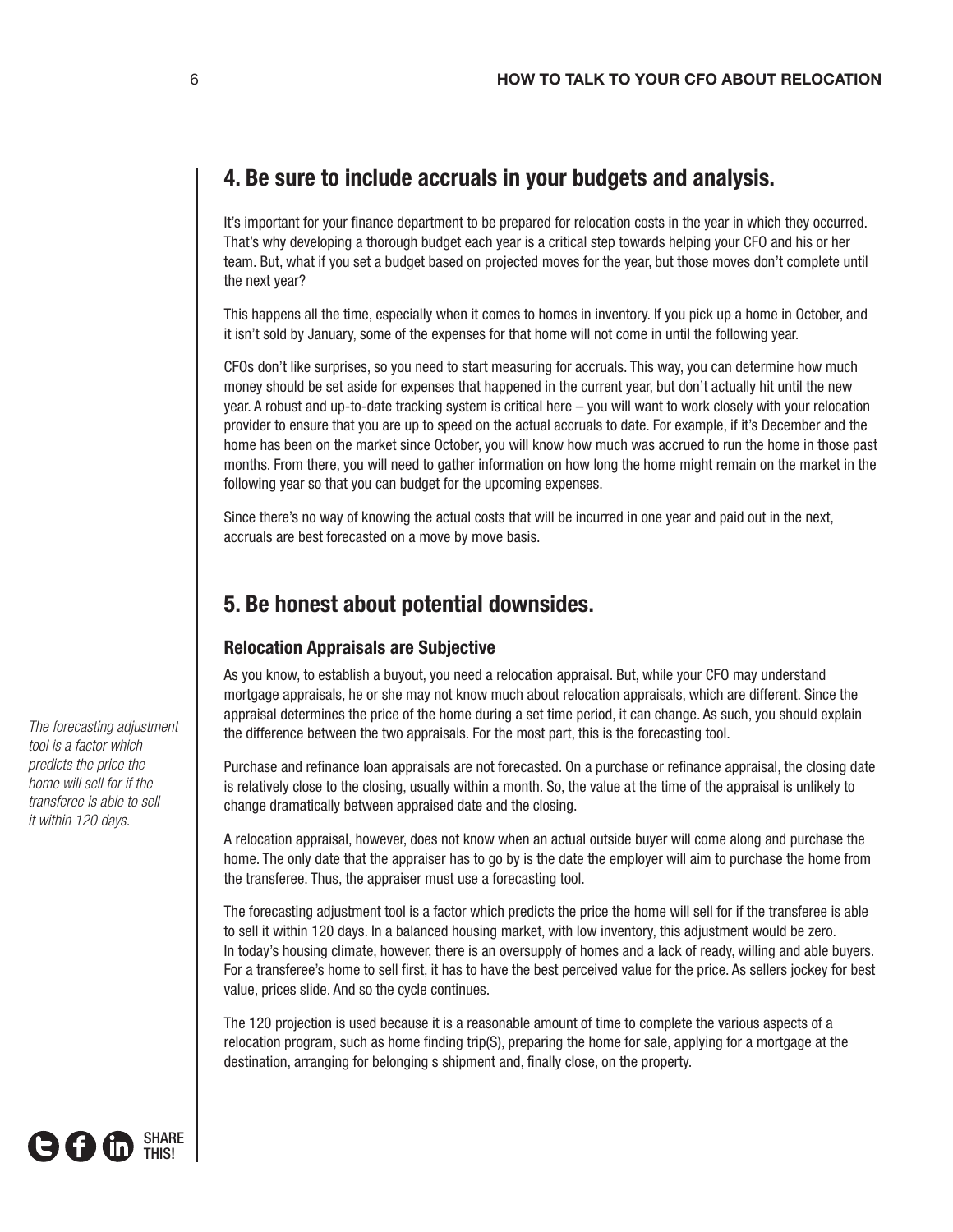So, adjusting the number of days upward to more closely match the number of days on market would result in a lower home value in a declining market. Alternatively, reducing or removing the forecasting piece would not reflect the value of the home at the actual time it is being purchased by the employer.

The downside to appraisals is that there will always be an element of opinion and conjecture regarding both the appeal of the property, and the strength of the real estate market. For this reason, you should explain that you always order at least two appraisals from separate firms. It is important that each appraisal be carefully reviewed for consistency in value, amenities, and market absorption rate.

#### **Inventory Homes May Have Challenges**

Time is money. It's important to have a strong marketing strategy to reduce the number of days a home will be in inventory. Typically, you will want to review the marketing strategy to date to find out what is, and isn't, working. If it has been on the market awhile, then the appraisal could be different so you will need to order a new broker market analysis. Further, since inventory homes come with unique challenges, you should work with a Realtor who has inventory home experience.

One of the reason why homes don't sell is because of condition. Therefore, you will need to assess the condition of the house to see if anything needs to be repaired. From there, run the numbers. Will the perceived value of the home increase with repairs? If so, will it increase enough to incite a purchase and make the expense worth while.

Another challenge that inventory homes face is the prolonged market exposure. There are stigmas attached to homes that have been on the market for a while. You will to understand why the home hasn't sold. Is there competition? Is the price right? Is the disrepair too egregious?

Sometimes, if the home is empty because the transferee has already moved, the buyer can't picture the finished home. Other times, the décor in the home can be off-putting and a distraction. In these cases, it's a good idea to stage the home. While this is an extra expense you may need to explain to your CFO, if it sells the home more quickly, it's justifiable.

## **Relocation Appraisals Can Change with Time**

One of the biggest downsides of taking a home into inventory is that there is no guarantee that you will be able to sell the home for the original appraisal price (the price you purchased it for). It's important to be upfront with your CFO about this risk, as surprises are never a good idea when it comes to major financial transactions.

If you have a home buyout program and you have homes in inventory, your CFO will want to know why the home is being listed below the appraisal price. If the listed price is less than the appraisal price, then the home was either too high or the home has been in inventory beyond the 120 day window and has dropped in value. Using the information about forecasting above, you will want to explain why the listing price changes with time. If there are more homes on the market (i.e. more competition), then a new appraised value will be lower than the original. Of course, if the housing market stalls, that will also impact the value of the home. If you are facing a major price reduction, you may want to request a second appraisal to understand what the house is now worth so that you have more information to give your CFO.

*One of the reason why homes don't sell is because of condition.*

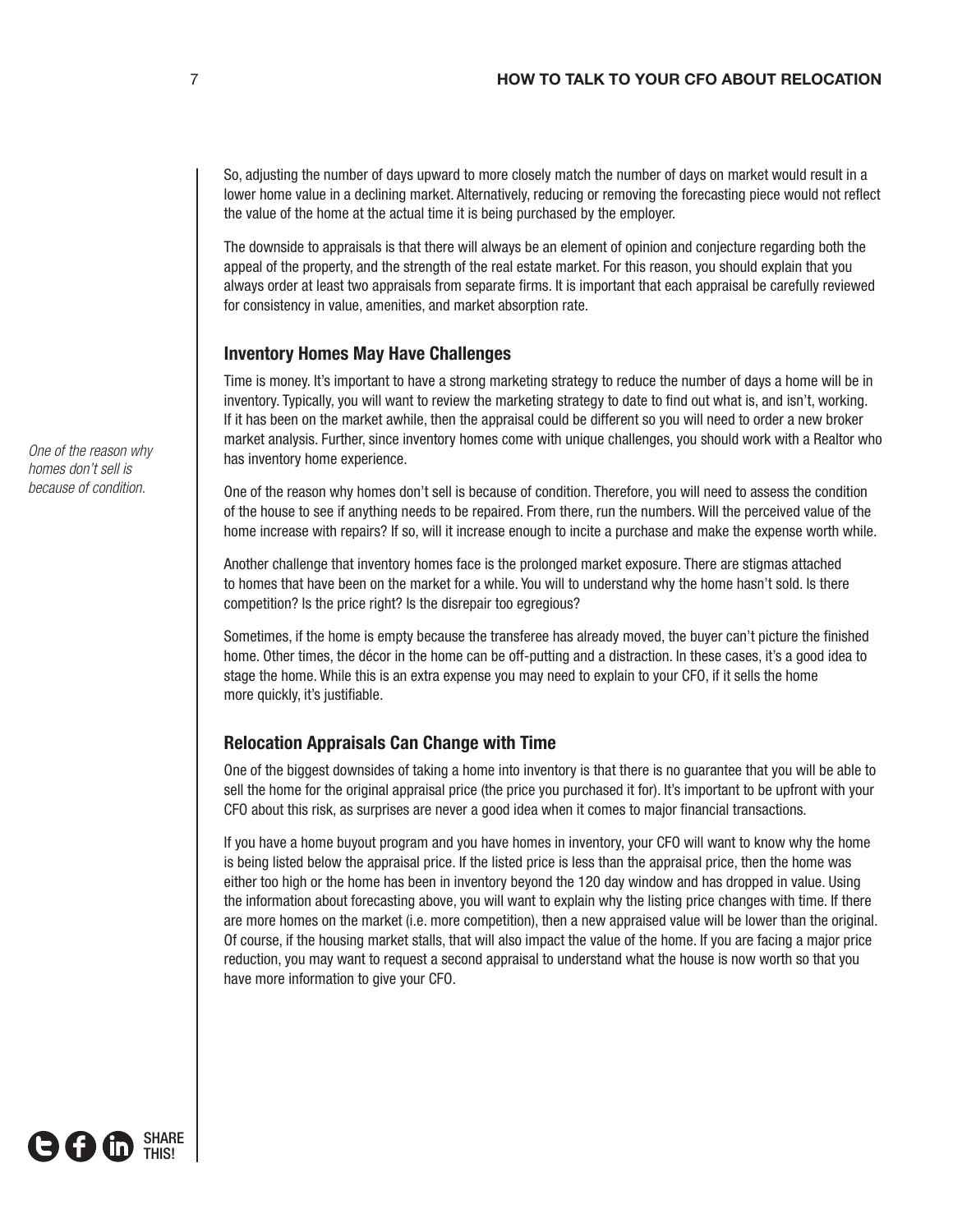#### **Price Reductions Happen**

As relocation appraisals change over time, so might the value of the home in inventory. If you brought the house for \$800,000 and it sat in inventory for a year, the value may have changed depending on the housing market and/or market competition. If the value is lower, it's possible that the Realtor will suggest a price reduction. Of course, it makes sense to take the price reductions when needed, but no CFO wants to hear that they are taking a loss on the home sale in addition to the carrying costs already paid out. Before discussing a price reduction with your CFO, work with a Realtor to determine the likelihood of the home selling at the higher price and when it might be sold. Then, calculate how much you will have to pay in run costs before the home sells. Even if it's a rough estimate (which it will be), it can still help everyone see the bigger picture. If the company will lose more money paying the carrying costs then it will with a price reduction, a price reduction is the better option.

Some price reductions are minimal when compared to the overall home value and cost of running the home. In this case, your protocol may be to approve reductions yourself up until a certain limit. For the most part, however, it's a good idea to keep your CFO informed when you do so there are not any surprises. If you have a conservative CFO, or you are working with a major price reduction, always get approval in writing.

#### **Carrying Costs are a Necessary Evil**

Carrying costs are unavoidable for homes in inventory. Fortunately, they are relatively easy to predict. Typically, carrying costs run about 1-1.25% of the total value of the home, per month. Included in this cost is the mortgage payment, taxes, insurance, maintenance, general repairs, etc. Calculating carrying costs are essential for budgeting (you can estimate them off the average home price), as well as for determining price reductions and when it makes sense to take a loss on sale.

#### **Loss on Sale Benefits May Be Needed**

Anyone who has been in the housing industry for the past decade has heard of about negative equity and loss on sale. This is still a very real problem for transferees who may not be able to move because they simply can't afford to take the price hit on their home.

Negative equity occurs when a third party sale price under a Buyer Value Option (BVO) program or an appraised offer price under a Guaranteed Buyout Option (GBO) program is less than the total of the amounts owed by the employee on all mortgages and other closing costs. This is sometimes referred to as the employee being "underwater" or "upside down."

A negative equity transaction is different from a short sale transaction in that, in a negative equity transaction, the employee has the resources to pay the shortfall and the home is acquired. According to a recent Worldwide ERC Transferred Employees survey, 7 of 10 companies will accept homes into the home sale program with negative equity and the vast majority require the balance to be paid at closing with no assistance from the company.

Loss on sale, however, occurs when the difference between the original purchase price of a home is greater than sales price (either the third party sale price under the BVO program, or the appraised offer price under a GBO program). There are many options to calculating loss on sale. Some companies consider capital improvements in the calculation, either depreciated value or actual cost, while others don't.

Loss on sale is an added expense, so you will have to weigh the pros and cons with your CFO to come to a conclusion about whether or not to include the benefit in your program. Companies that have a loss on sale benefit in their relocation policy have seen increased usage and a higher expense (by 33%) of this benefit and, subsequently, increased relocation program costs. Companies that do not offer this benefit have seen the challenge of relocating employees increase and, in some cases, become impossible. In most instances, loss on sale has been a hot topic of discussion when relocation policies are analyzed against a company's workforce mobility goals. There is no right or wrong, but you should select the course that fits in best with your corporate culture.

*Some price reductions are minimal when compared to the overall home value and cost of running the home.*

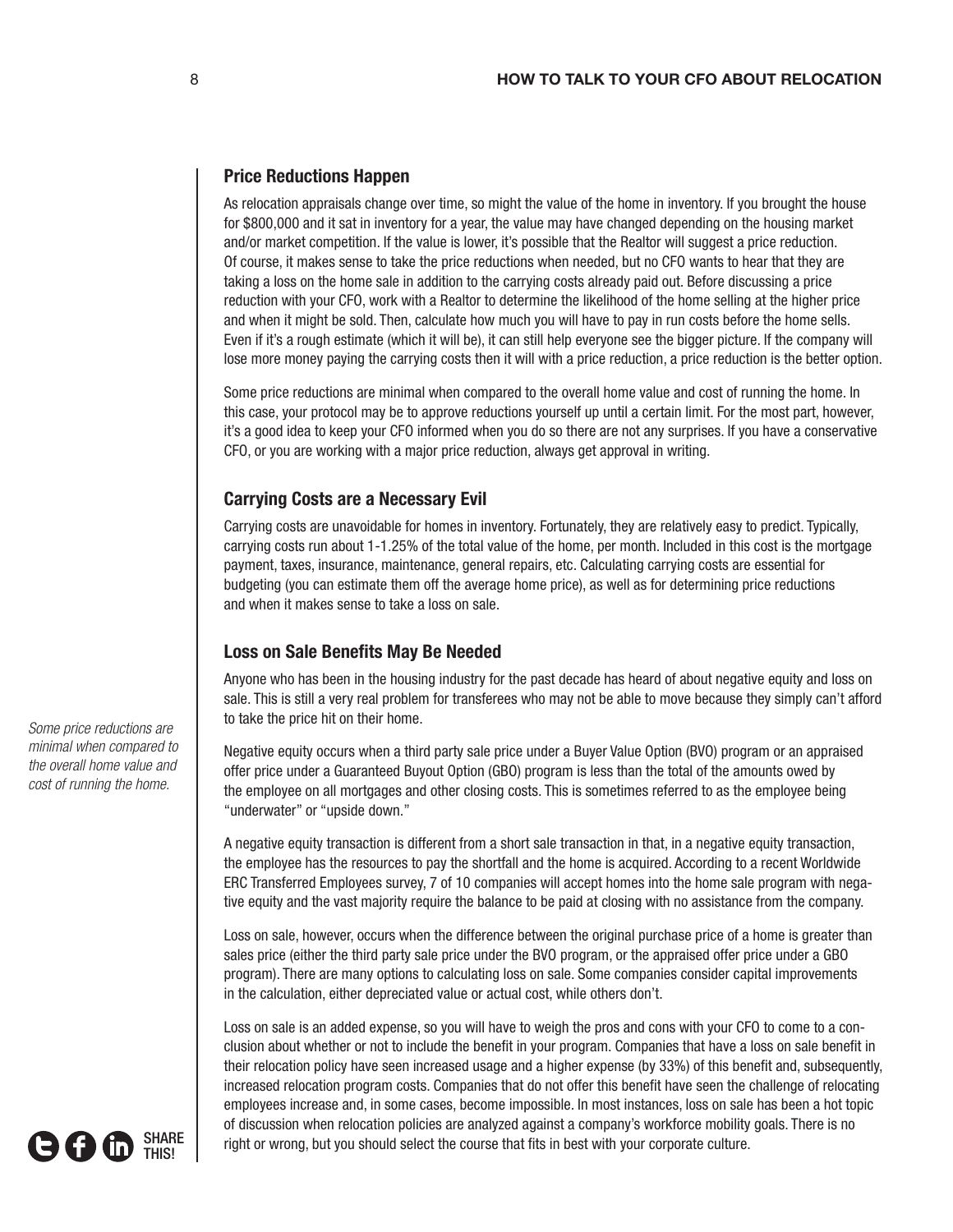## **6. Exception management is vital.**

Inconsistent exceptions are one of the leading drains on relocation budgets because they swell the total relocation costs, set bad precedents for the future and undermine any chance for cost predictability or containment. Regardless of papers signed, or the fine print in the policy, transferees will talk to one another, which will lead to more exception requests.

In fact, the increase in exceptions over the past several years is a good indication of the pressure employers are feeling to address the concerns of skilled talent. Unfortunately, over time, managers and previous transferees often share commonly granted exceptions with new transferees as if they are a staple of the program. Consequently, unexpected relocation expenses start to spring up frequently.

In short, exceptions are a nightmare for your CFO.

The best way to make exception requests more predictable is to have an established protocol for granting and tracking exceptions so that decisions are made on precedent, instead of whim. You will need to decide who can approve exceptions and if there is an exception cap. A conservative CFO may want to approve all exceptions, while other may only care about exceptions that exceed a certain expense limit. You should establish these rules upfront to limit miscommunications throughout the year.

The most efficient way to handle exceptions is to assign a centralized gate keeper that closely monitors exception requests. This gatekeeper can be you, someone on your team, or even your relocation provider.

Once a gatekeeper is assigned, you should implement a tracking process. Exceptions, including those rejected, should be tracked across divisions and reviewed by relocation managers and relocation partners at regular intervals. A tracking system will also be especially helpful if you have to report specifics to your CFO, or if your CFO has decided that total exception spend is an important KPI. Remember, CFOs like numbers because they tell a story. Number trends may show certain cost centers are more generous than others for similarly qualified employees. For example, some may have a more challenging time filling position needs and so they need an extra boost. If this is happening, you may need to reign in or expand coverage – you can even add an entirely separate policy to address certain groups if need be – and the CFO is getting a clear picture of the "why" behind the expense.

## **7. Great teams communicate, no matter what.**

Ultimately, the best way to build a positive relationship with your CFO is to communicate regularly throughout the year. You should establish a baseline understanding of relocation, as well as a process for managing relocation expenses, early on so that there are no surprises down the road. Be sure to keep your CFO updated if relocation estimates are off for any of the reasons mentioned above. It's especially important to be upfront about inventory home activity, especially if there is a significant price reduction. In fact, it's a good idea to keep your CFO informed about every offer you receive on the inventory property, even if they are low-ball offers, so that he or she is aware of the level of activity on the property.

Most of the time, conversations with your CFO will be based on dollars and time. But, don't let this sway you from justifying your program or expenses when necessary. Talent is among the most critical assets in the company. Investing in great employees will reap benefits for the entire firm.

*It's especially important to be upfront about inventory home activity, especially if there is a significant price reduction.*